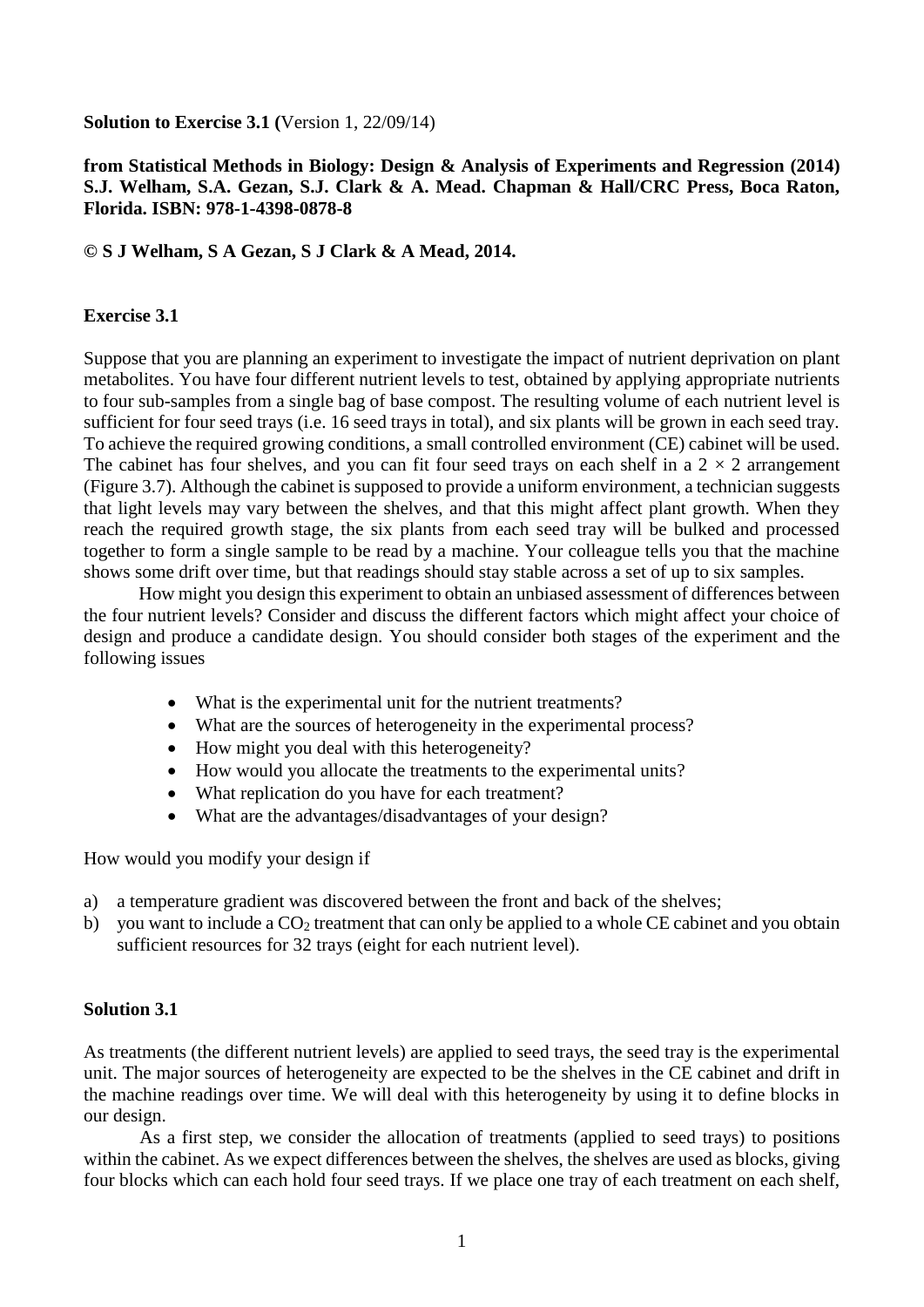then we will have four replicates of each treatment, and each treatment will be tested once in each block. As conditions within each shelf are assumed to be homogeneous, we can randomly allocate treatments to positions within shelves, using a different randomization for each shelf. The design for the first stage of the experiment is therefore a RCBD with shelves as blocks (see Section 3.3.2).

At the second stage of the experiment, we need to specify the order in which the 16 samples will be read by the machine. We have been told that machine readings should be stable for sets of six readings or fewer. This implies that it should be stable over sets of four consecutive readings, which allows us to process samples for our each four treatments under similar (homogeneous) conditions. We will call a set of four machine readings a session, and use these sessions as an additional blocking factor. We will consider two different options for allocating samples to sessions, but there are many other valid schemes.

Option 1: Confound shelves with sessions

This option is simple: all the trays from a cabinet shelf (i.e. one replicate of each treatment) are processed in the same session. The order of processing trays within shelves/sessions is randomly determined and a separate randomization is used for each shelf/session. A block then represents a particular combination of one shelf from the cabinet and one session on the machine.

The only disadvantage of this design is that the effects of shelf and session cannot be separated. This is not important from the point of view of comparing treatments, but information on these sources of variation might be useful for designing further experiments.

Option 2: Use one tray from each shelf within each session

This option is more complicated because, to guard against bias, we want each treatment to occur once in each session and this is unlikely to occur if we simply select one tray at random from each shelf. Ideally, we constrain the randomization so that each treatment appears once on each shelf in the cabinet and once in each session. A possible allocation which fits this criterion is shown in Table S3.1.1 (with the treatments labelled as A to D). This design is a Latin square: a design with two crossed blocking factors (here shelves and sessions), each having number of levels equal to the number of treatments (see Section 3.3.3).

The advantage of a crossed blocking structure is that the contributions of shelves and sessions to variation in the data can be estimated independently. The major disadvantage in such a small experiment is that the separation of these sources of variation means that less information is available on the background variation used to assess treatment differences.

|               |   | <b>Machine session</b> |   |   |   |
|---------------|---|------------------------|---|---|---|
|               |   |                        |   |   |   |
|               |   |                        | C |   | В |
| CE<br>cabinet |   |                        |   | В | C |
| shelf         | 3 | В                      |   |   |   |
|               |   |                        |   |   |   |

**Table S3.1.1** Allocation of treatments to shelves and sessions using a Latin square design.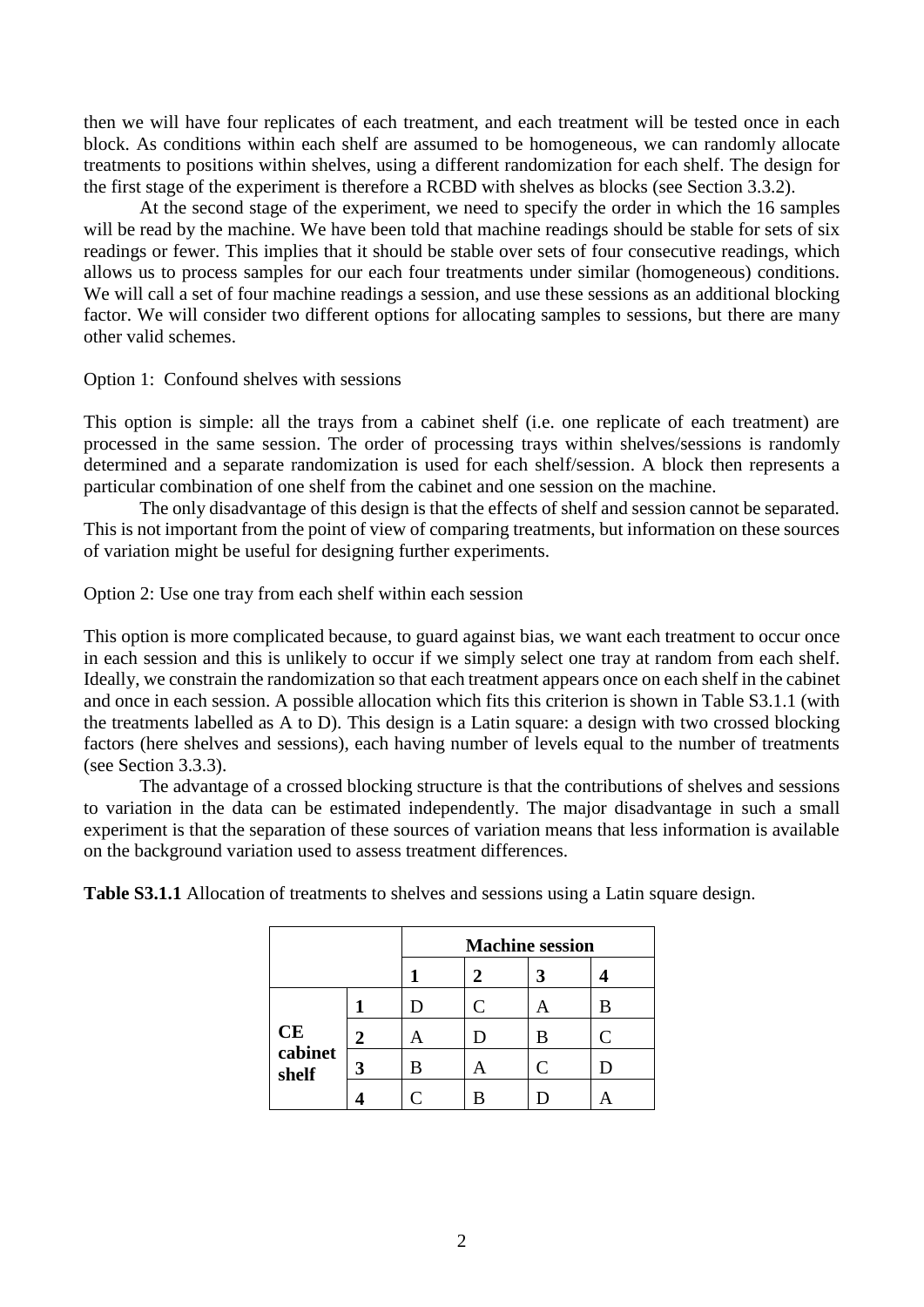Modifications to the design:

a) to account for a temperature gradient between the front and back of the shelves

If there is a systematic difference between the fronts and backs of the shelves, then differences between backs and fronts should be used to define structure as well as the overall differences between the shelves, which we will label as the effect of shelf height. This is a crossed blocking structure (frontback \* height). The complication is that now there are only two units within each block (front or back of a shelf), so it is not possible for every treatment to appear within each block.

Recall that our aim is to get precise unbiased comparisons of treatments. Previously, we have got unbiased estimates by randomization and by balancing treatments across blocks, and we have got precise estimates by comparing treatments within blocks. We will apply these same principles here: we would like each treatment to occur at the fronts and the backs of shelves equally often, and to be present on each shelf. For all comparisons to be estimated with equal precision, we require each treatment pair to appear together within blocks equally often. However, it is not possible to achieve both aims in the current situation.

Consider the two arrangements in Table S3.1.2. In the first arrangement, each treatment occurs twice at the front and twice at the back of the shelves. But not all treatment pairs occur together within blocks: AD and BC do not occur together and estimates of these treatment comparisons (A vs D and B vs C) are largely made across shelves and are therefore expected to be less precise than within-block comparisons. In the second arrangement, all treatment comparisons occur at least once within blocks (combinations AD and BC occur twice) but the treatments are not balanced across the front and back of the shelf.

The best design will depend on the amount of variation within the different levels of the blocking structure, but this is often not known beforehand. We usually expect less variation (more homogeneity) at lower levels of the structure and so tend to favour designs that balance treatment comparisons at these lower levels.

This sort of ad-hoc design can be produced for many situations where standard designs are not available. It is often required for laboratory testing (e.g. gels) where a large number of treatments are to be tested, but only a small number of gels can be run per day, and systematic differences between measurements from different days are observed. However, the popularity of standard designs is justified: they allow for straight-forward analysis and their properties are well-understood. Analysis of non-standard designs may be complicated, and produce treatment comparisons of different precisions (see Chapters 11 and 16).

**Table S3.1.2** Possible arrangements balancing treatments across front/back and within front or back of the shelves.

|              |  | <b>Arrangement 1:</b><br><b>Balanced between front and</b><br><b>back</b> |              |             |   | <b>Arrangement 2:</b><br>Aiming for balance in within-<br>block treatment comparisons |   |             |  |
|--------------|--|---------------------------------------------------------------------------|--------------|-------------|---|---------------------------------------------------------------------------------------|---|-------------|--|
|              |  |                                                                           | <b>Front</b> | <b>Back</b> |   | <b>Front</b>                                                                          |   | <b>Back</b> |  |
|              |  |                                                                           |              |             |   | A                                                                                     | B |             |  |
| <b>Shelf</b> |  |                                                                           |              | B           | D | A                                                                                     |   | B           |  |
|              |  | B                                                                         |              | A           |   | B                                                                                     |   | A           |  |
|              |  |                                                                           |              |             |   |                                                                                       |   |             |  |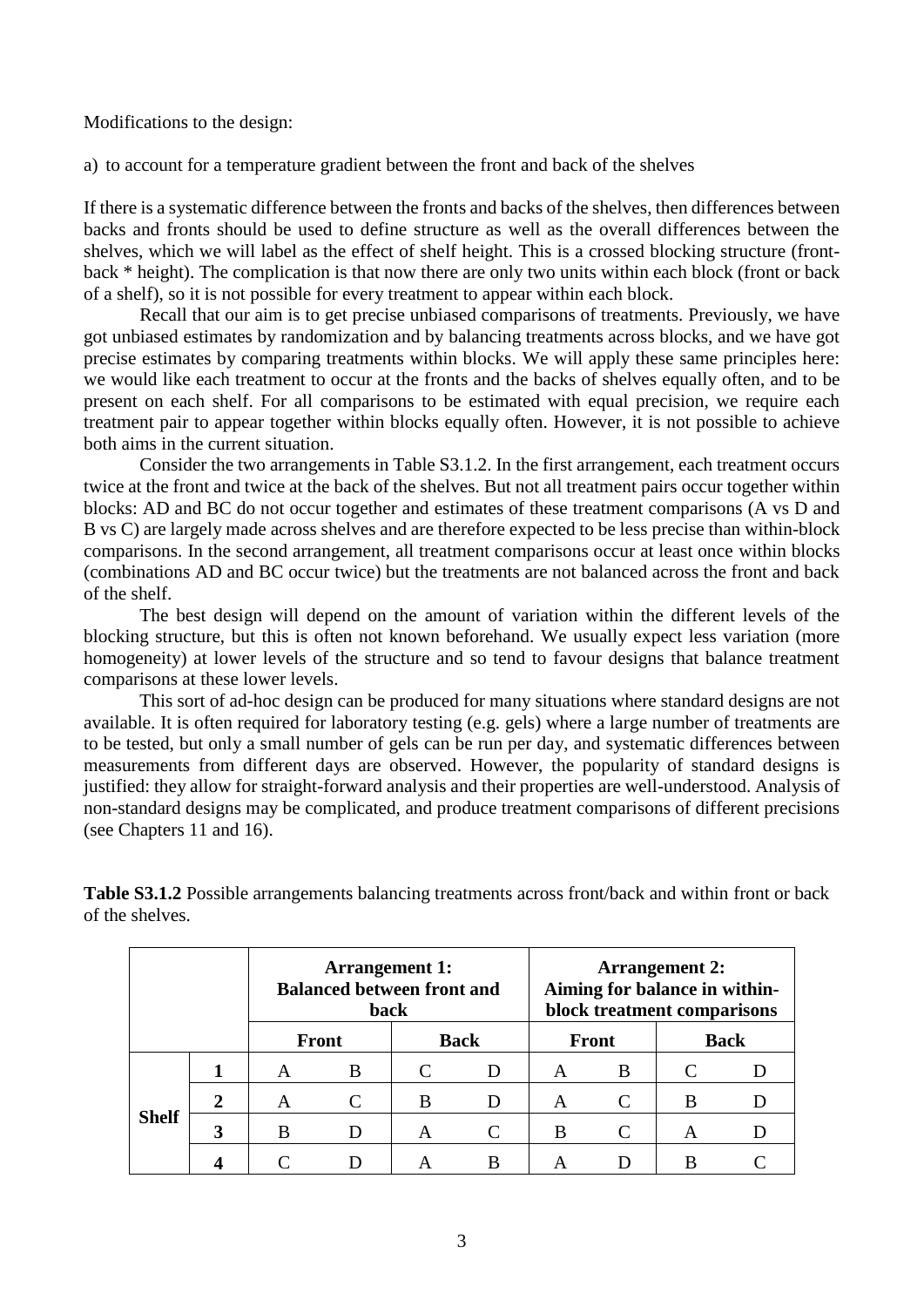b) to include a CO<sup>2</sup> treatment that can only be applied to a whole CE cabinet with sufficient resources for 32 trays (eight for each nutrient level).

One possibility you might consider is to run the first stage of the experiment as a RCBD (as described above) with the cabinet set at one  $CO<sub>2</sub>$  level and then to run it again using the same cabinet (with different randomizations within each shelf) at a second  $CO<sub>2</sub>$  level, as illustrated in Figure S3.1.1. Or you might have considered using two cabinets at the same time (assuming two are available), one set at each  $CO<sub>2</sub>$  level. However, as the  $CO<sub>2</sub>$  treatment is applied to the whole cabinet in each case, neither option gives any real replication of the  $CO<sub>2</sub>$  treatments. It follows that we have no estimate of background variation due to the experimental runs (or cabinet) and so differences between the  $CO<sub>2</sub>$ levels cannot be statistically evaluated. If we could obtain more resources we might repeat either of these scenario several times to obtain real replication of the run (or cabinet) variation that we would use to test for  $CO<sub>2</sub>$  effects.

Working within the specified level of resources (maximum of 32 trays), a better solution from a statistical point of view would be to use four runs but use only two shelves in the cabinet (i.e. eight trays in the cabinet, set up as a RCBD with two shelves as blocks and four trays per shelf) and to repeat the experiment twice with each  $CO<sub>2</sub>$  treatment, with  $CO<sub>2</sub>$  treatments allocated to runs at random. This scenario is illustrated in Figure S3.1.2. This design provides some replication of the  $CO<sub>2</sub>$  treatments, albeit minimal, and valid statistical conclusions about the effects of this treatment can then potentially be drawn. From a statistical point of view it would be even better to use one shelf in the cabinet and repeat the experiment eight times (using a new randomization each time), i.e. four times at each  $CO<sub>2</sub>$ level. One criticism of these designs is that they are wasteful of resources: the cabinet is not full and is required for a longer period of time. If further material is available, then using all the shelves in the cabinet might give useful additional precision. However, repeating the experiment is not wasteful as it provides real replication of the  $CO<sub>2</sub>$  treatment that is essential to the statistical validity of the trial.

|   |   | Cabinet at control $CO2$ Cabinet at treatment $CO2$ |   |
|---|---|-----------------------------------------------------|---|
| C | R |                                                     |   |
|   |   | в                                                   | ח |
|   |   |                                                     |   |
|   | B | A                                                   | D |
|   |   |                                                     |   |
|   |   |                                                     |   |
|   |   | в                                                   |   |
|   |   |                                                     |   |

 $Run 2:$ 

 $Run 1:$ 

**Figure S3.1.1**. Design using two runs of 16 trays with cabinet at control level in first run and treatment level in second run (allocated at random): no true replication of  $CO<sub>2</sub>$  treatments.